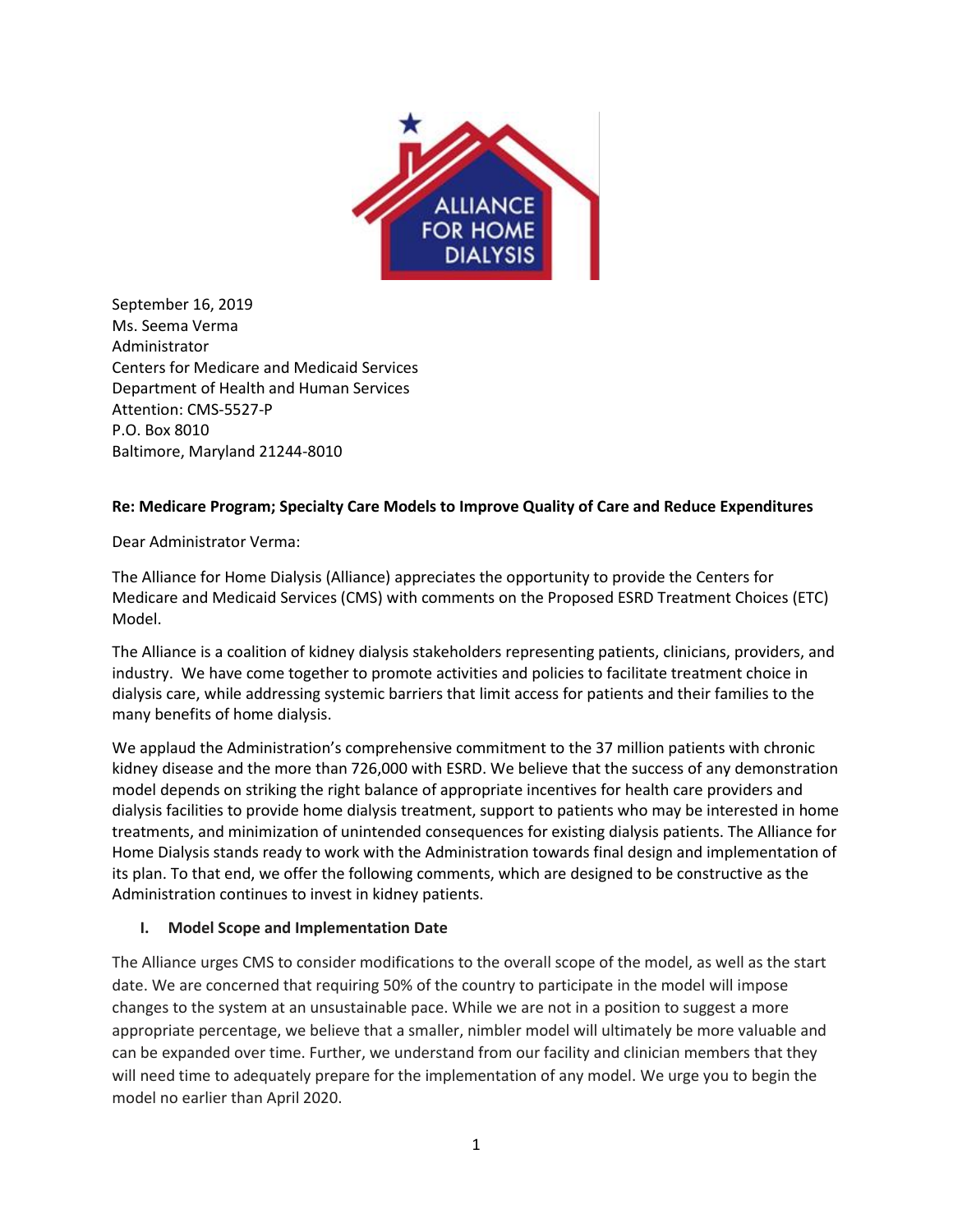### **II. Facility Level Scoring**

### 1. The Alliance urges CMS to consider market level scoring, moving away from scoring at a facility level.

Successful home dialysis – both for an individual patient, and a program of patients- requires important elements. These include adequate numbers of specialized staff to offer home training to patients and caregivers, and experienced administrators able to identify potential issues and handle them adeptly. Therefore, when patients choose a home modality, they are referred to facilities that are specifically certified to offer home training and support. Studies have shown that home patients typically have better outcomes when they are treated at facilities that have higher volumes of home patients overall. We believe that a successful model to increase home dialysis would center around these specialized facilities while offering long term support and incentives to facilities interested in home programs.

However, the ETC model proposes a less efficient and effective design. It proposes facility level scoring to better incent "ESRD facilities within the same company in the same HHR to provide the same level of care to all attributed beneficiaries." Under the model as written, facilities certified to offer only in-center treatment will not have any attributed home dialysis beneficiaries - even if staff at those facilities are highly effective at encouraging patients to choose a home modality - because they are referred outside the clinic.

While we agree that all patients deserve high quality care, we are concerned that incenting every facility to offer a home option will not actually result in better outcomes for patients. Instead, we are concerned that such a change will lead to less efficient structure within dialysis organizations and a move away from the current "center of excellence" approach that provides patients specialized home dialysis training and support in facilities designed to accommodate such services. In order to alleviate these concerns, the Alliance would urge CMS to consider evaluation at the market level, instead of at the level of individual facilities.

2. The Alliance is concerned that the proposed scoring may have unintended consequences related to companies that provide only home dialysis.

The Alliance is concerned that as the model is currently structured, companies that provide only home dialysis with no in-center option, often called "home-onlys," will have only upside opportunity with no downside risk that could result in a monetary penalty for poor performance when participating in the model. While home-onlys certainly have an important role to play in dialysis care, we want to make sure that the Model treats each kind of facility fairly and that everyone begins on equal footing.

Specifically, we are concerned that the model will inadvertently incentivize practices known as lemondropping and cherry-picking. In practice, these euphemisms refer to what occurs when facilities have a financial incentive *not* to provide care for some patients, meaning those patients are dropped and healthier ones are chosen or retained. If facilities are inadvertently encouraged to do cherry-pick or lemon-drop through this model, patient care will suffer, while the facilities engaging in the practice are still able to be rewarded through the financial incentives within the system. Further, we are concerned that if lemon-dropping occurs at the home-only level, those patients will be funneled into providers who offer both in-center and home modalities, which could negatively impact these facilities' scores, even though they are the only ones willing to care for these patients.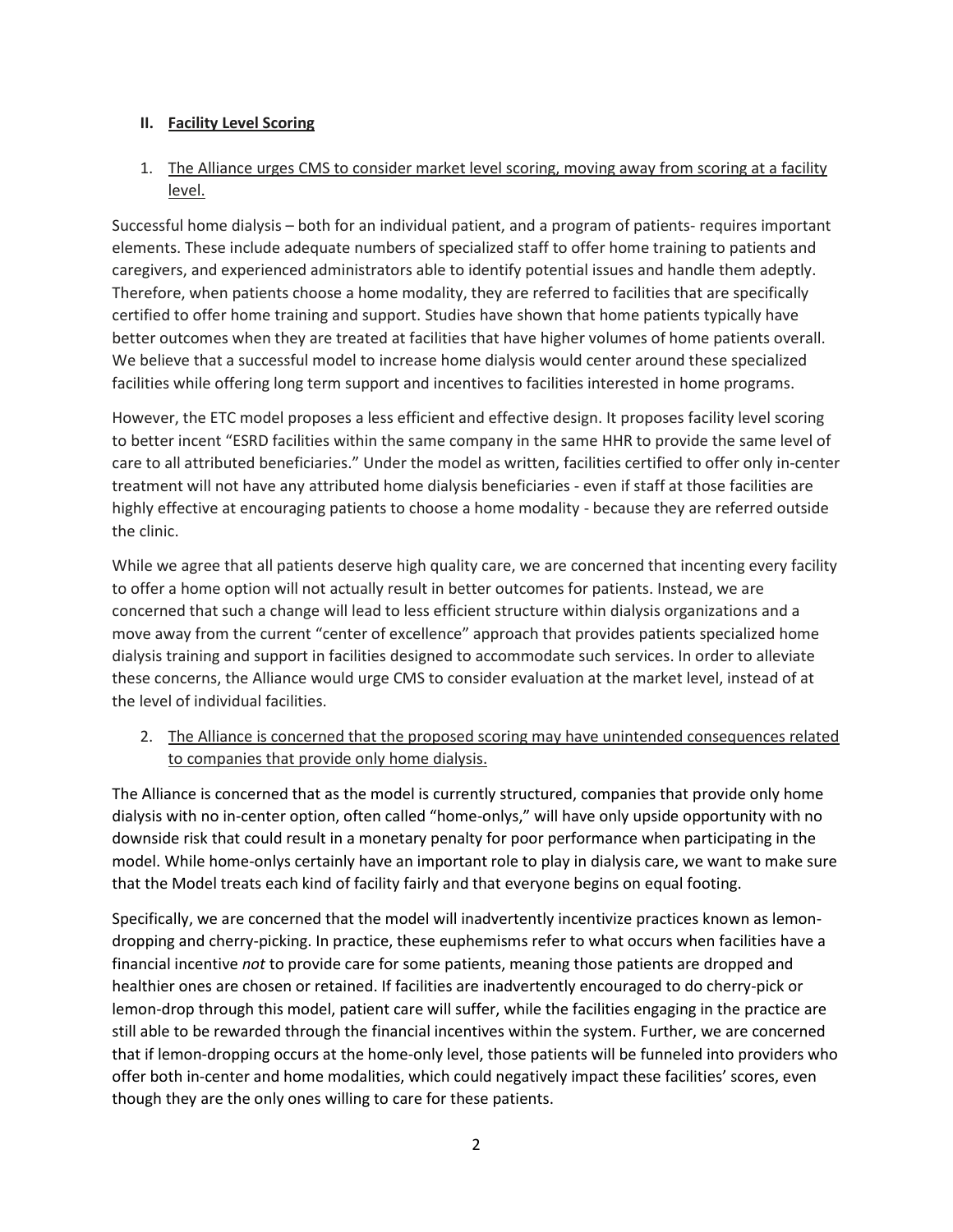3. The Alliance urges CMS to take into account the contractual arrangements that allow many academic medical centers to provide home dialysis.

Currently, many academic medical centers contract with so-called centers of excellence to place patients into home dialysis therapy. Many of these academic medical centers previously had small, but ineffective, home dialysis units, but began sending patients to centers of excellence so that they could receive more advanced care in a more cost-effective manner. Under these arrangements, patients typically receive physician care from an academic medical center nephrologist, but receive their dialysis care from a contracted facility. This method works well.

The Alliance is concerned that the model as drafted will not consider these academic medical centers to have home programs, although in practice, as explained above, they do. We worry that if space is not created for these contractual arrangements to "count" for purposes of the model, that academic medical centers will be incentivized to bring patients back into their own facilities, thereby decreasing efficiency and reducing patient care.

### **III. Reliability Adjustment**

### 1. The Alliance requests additional transparency for the reliability adjustment methodology.

While the Alliance appreciates that any reliability adjustment calculation is inherently complex, we are concerned that lack of transparency into the modeling underlying the methodology will make it difficult for facilities and clinicians to adequately plan, or act in response to their scores. Specifically, we believe there would be value in CMS performing an analysis to identify how Aggregation Group performance might impair the reliability adjustment. The results of such an analysis are likely to show that some Aggregation Groups are small enough that a reliability adjuster will distort the results and not accurately reflect the performances of small dialysis programs. Ideally, the results of such an analysis could inform a strategy to match smaller HRRs together or consolidate HRRs as necessary.

Specifically, we would appreciate clarification related to the following portion of the ETC proposed rule:

*We acknowledge that for some segments of the dialysis market, companies operating ESRD facilities may operate specific ESRD facilities that focus on home dialysis, which furnish home dialysis services to all patients receiving home dialysis through that company in a given area. Therefore, assessing home dialysis rates at the individual ESRD facility level may not accurately reflect access to home dialysis for beneficiaries receiving care from a specific company in the area. We believe that the reliability adjustment approach would help to address this concern, because the construction of the reliability adjustment for subsidiary ESRD facilities would aggregate to the company level within a given HRR and thus incorporate this dynamic. We considered using a single aggregated home dialysis rate for all ESRD facilities owned in whole or in part by the same company within a given HRR to account for this market dynamic. However, we concluded that producing individual ESRD facility rates and reliability adjusting individual ESRD facility scores would be necessary to incentivize ESRD facilities within the same company in the same HRR to provide the same level of care to all of their attributed beneficiaries.* 

The Alliance is concerned that the bolded section above will have the effect of requiring every dialysis unit to have a home training program for home dialysis (both home hemodialysis and peritoneal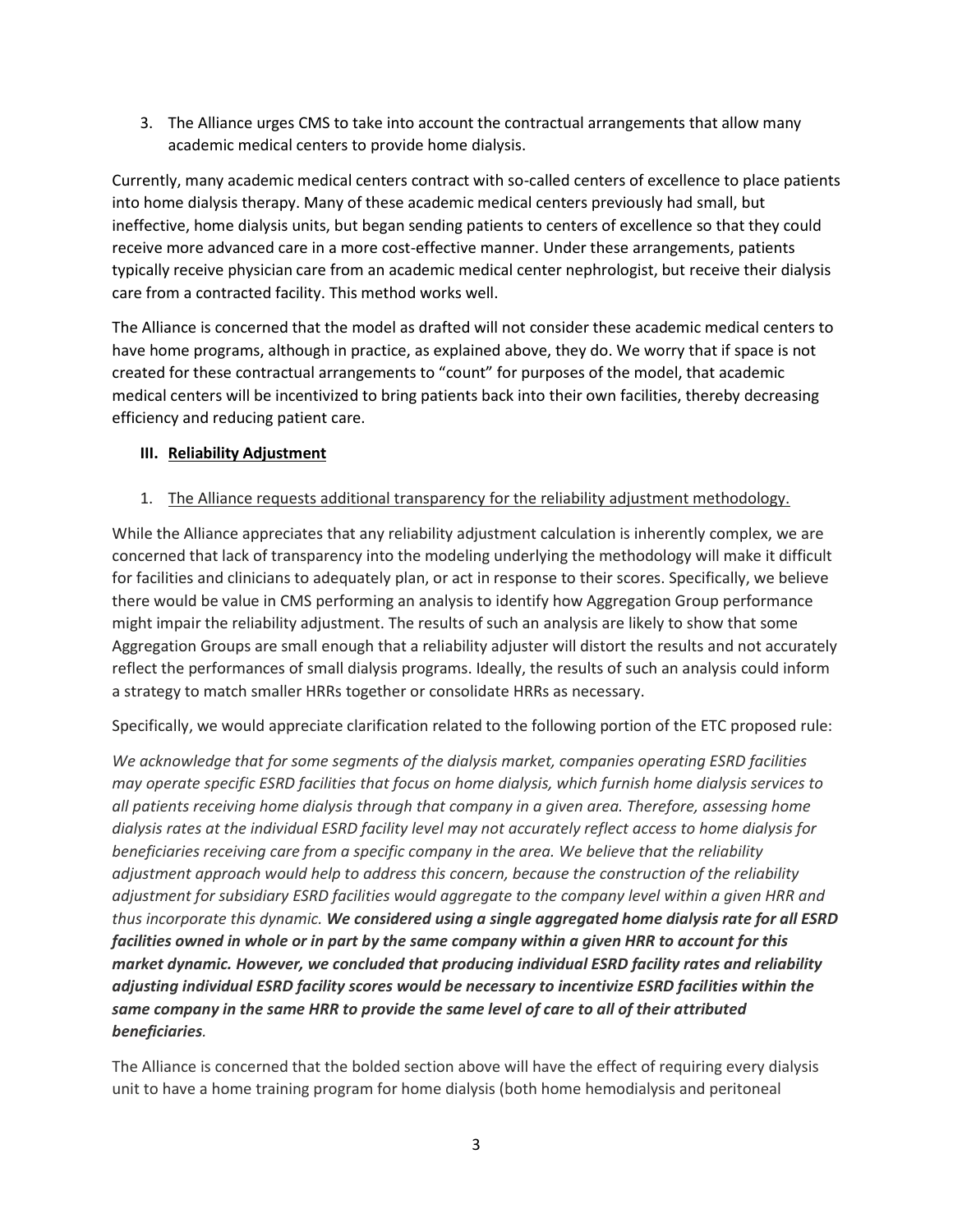dialysis). Similar to the comment I(1) above, while we are in favor of expanded access to home dialysis, we are concerned that this would change the care paradigm from centering around "centers of excellence" to any facility regardless of their capability to provide adequate home dialysis care. This change would exacerbate several issues that already contribute to the low uptake of home dialysis, such as nursing workforce shortages and onerous state-level requirements necessary to open a new home dialysis program or expand an existing one.

### **IV. ETC Model Patient Selection Criteria**

While the Alliance believes that home dialysis should be offered to each and every ESRD patient as a modality option, we also understand that home therapy is not appropriate for every patient. We are concerned that the ETC Model as written will unintentionally force facilities to attempt to make home dialysis work for patients for whom it is not the optimal therapy, such as the homeless or others who do not have an adequate living situation, patients who are frail, or patients who do not have the mental capacity to perform treatment themselves. We are also concerned that the model may penalize facilities who allow these patients to pursue in-center dialysis without trying home therapy first. We do not propose excluding these patients from the model entirely, as some of them will be able to perform home therapy, but would instead offer the following solutions:

1. In-center self-care dialysis is a stepping-stone to home dialysis and accordingly, should be compensated as such in the ETC Model.

The Alliance urges CMS to consider adding incentives for in-center self-care dialysis to the ETC Model. While some patients are unable to perform home dialysis, many of these patients still desire the increased independence, flexibility, and control that home therapy can bring. For these patients, selfcare dialysis can be a good compromise, because it allows them to manage many aspects of their therapy on their own, but still have immediate access to medical professionals in-center if needed. In addition, self-care dialysis can often serve as a stepping-stone to home dialysis for patients who need additional time to learn the procedures related to home therapy or gain confidence that home dialysis is the right path for them.

In our view, the current definition in the CMS Conditions for Coverage should be modified to provide greater specificity around self-care dialysis. We suggest the following definition: Dialysis performed with little or no professional assistance by an ESRD patient or caregiver who has completed an appropriate course of training as specified in § 494.100(a) of this part. At a minimum, a self-care patient, with the dialysis machine turned toward them should:

- Set up and take down the equipment used in the treatment;
- Touch the machine during treatment and respond to alarms;
- Manage access site pre- and post-treatment, with or without self-cannulation; and
- Take and record their own weight and vital signs.

Specifically related to the ETC Model, we believe that CMS could incentivize additional self-care dialysis in any of the following three ways:

• CMS could add in-center self-care dialysis to the "numerator," which would mean that these patients are counted as home patients for the purpose of the HDPA and the PPA;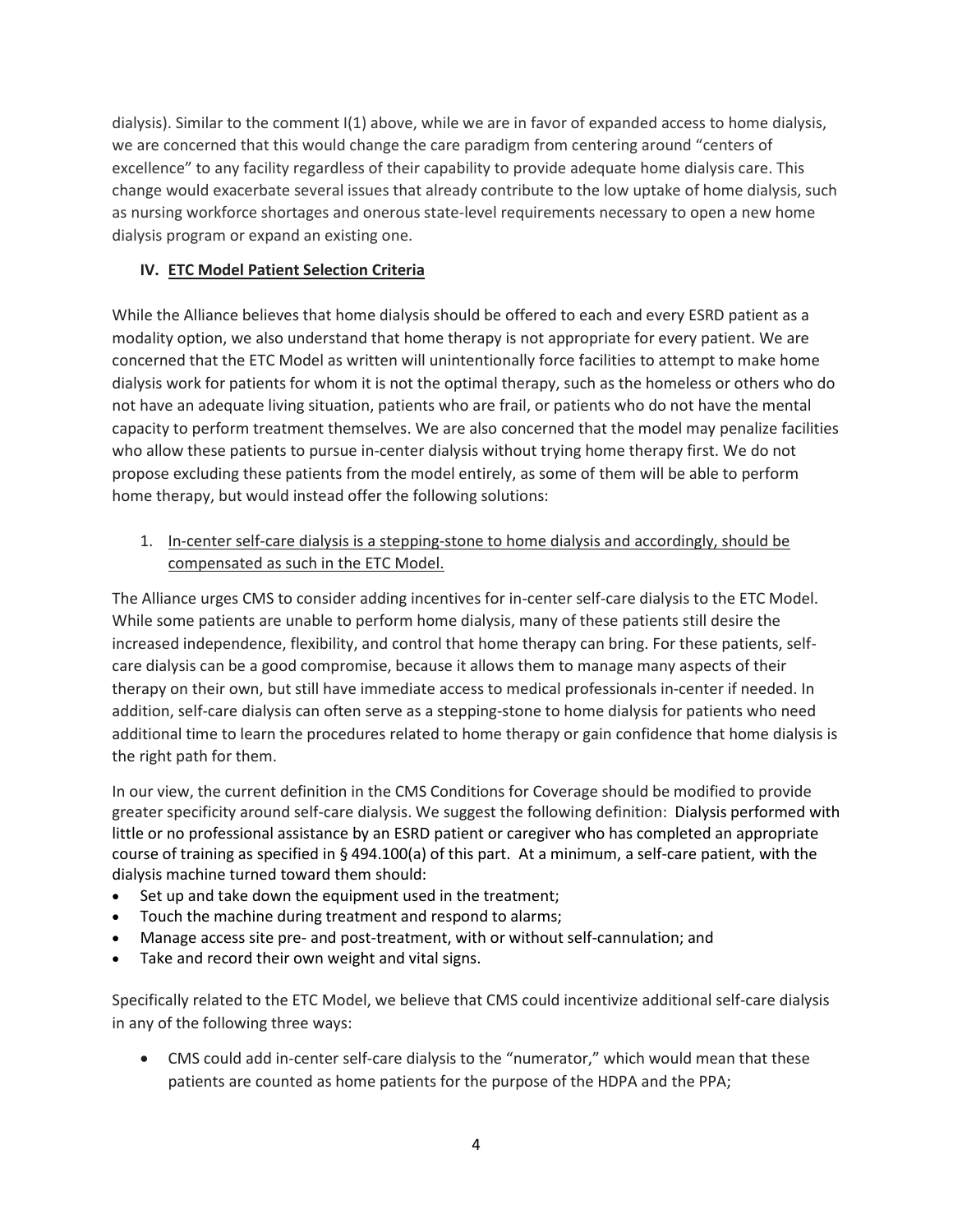- CMS could remove in-center self- care patients from the "denominator" in the Model, which would mean that these patients cannot count against facilities in calculation of the home dialysis payment adjustment (HDPA) and the performance payment adjustment (PPA); or
- CMS could create a separate benchmark for self-care dialysis separate from the home dialysis benchmarks in the model and award facilities for progress toward this benchmark.
- 2. The Alliance is concerned that the exclusion of all patients with a dementia diagnosis from the model removes some patients who could be appropriate candidates for home dialysis.

While the Alliance understands that not all patients with dementia, especially those with advanced dementia, will be appropriate candidates for home dialysis, our clinicians believe that a blanket exclusion of all patients with a dementia diagnosis is too broad. Many of our nephrologist members treatment patients with dementia who dialyze at home, especially those who are determined to have only "mild cognitive impairment," but may still have a dementia diagnosis for coding purposes. We believe that instead of removing all of these patients from the model, CMS should allow physicians the discretion of determining whether such patients are appropriate candidates for home therapy or not.

### **V. Financial Incentives**

## 1. The Alliance suggests that financial incentives be modified in order to minimize unintended impact on smaller facilities.

While payment is certainly not the only motivating factor related to referring patients for home dialysis, the Alliance is concerned that the HDPA upward adjustment is too small to be impactful, especially when combined with the large downward adjustment in the PPA.

Specifically, we believe that the PPA margins should be refined from +11% to -13% to narrower margins of +2.75% to -3.25%. The average here would still be -.9%, but the full downside would be less severe and therefore less likely to result in facility closure, which is possible under the current percentages. The percentages we propose are close to the percentages utilized in the ESRD Quality Incentive Program (QIP), which have proven to drive behavior and create change- even without a reward for improvement. We believe that the QIP can serve as a good model for the ETC Model since it has been so successful in creating and sustaining behavior change. Further, the Alliance is concerned that many of our smaller members will need to expend substantial capital in order to prepare for participation in the model. For example, facilities and clinician groups will likely need to hire nephrology nurses, build or expand training space, and increase administrative capabilities. All of this preparation will require large outlays at the front end of the Model.

The Alliance offers the following additional policy options, which would help alleviate these problems:

- CMS could maintain the 3% HDPA increase for the duration of the model;
- An up-front payment for facilities that prove they must expend significant capital to comply with the model;
- Home training claims, under condition code 73, could be removed from the numerator as while they are technically in-center claims, they are for the purpose of home dialysis initiation;
- When the PPA cut is applied to a facility's payments, any payments for home dialysis treatments could be excluded; and/or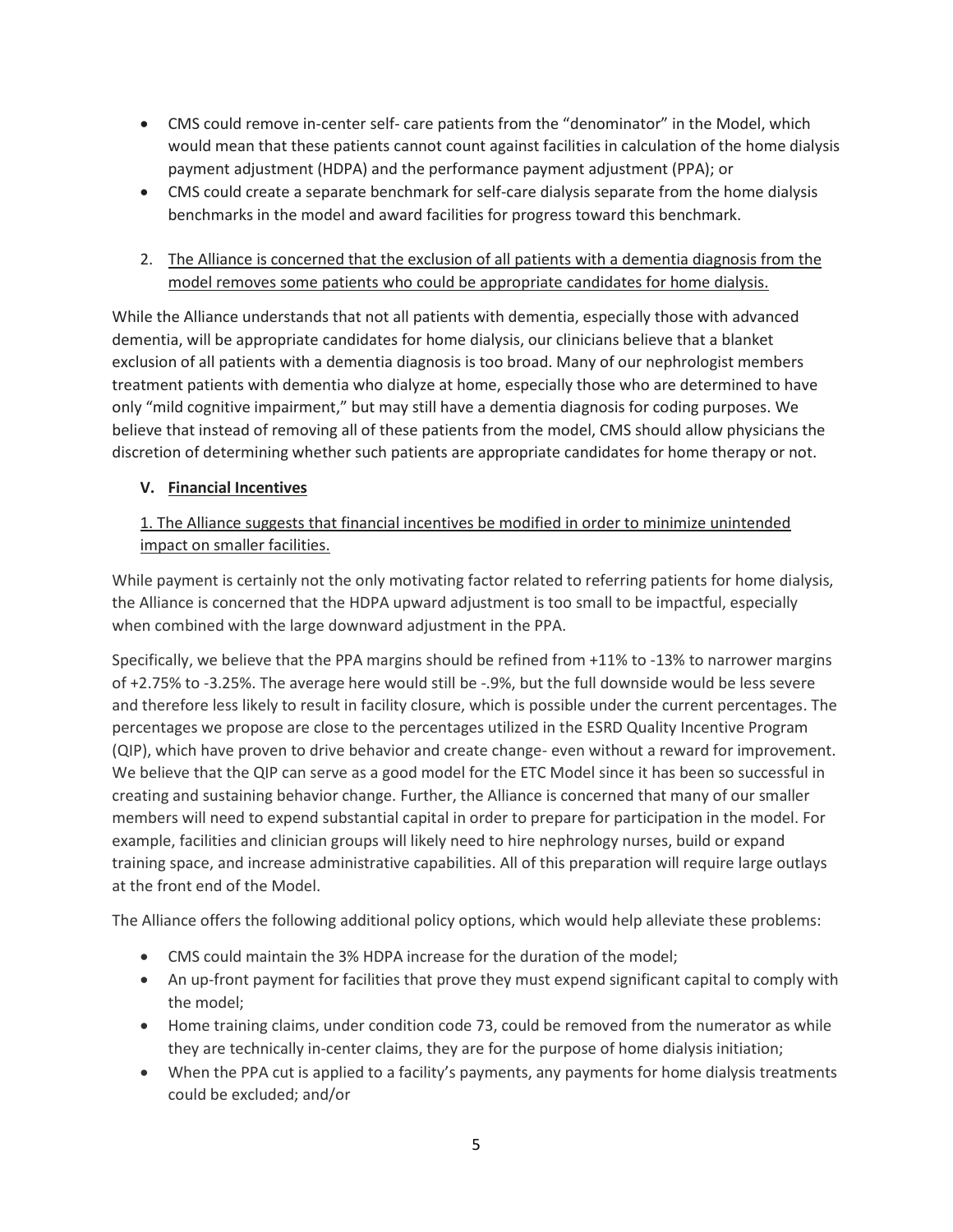• The PPA could be delayed by one year.

# **VI. ETC Model Waivers**

1. The Alliance believes that CMS' expansion of the Kidney Disease Education (KDE) benefit will contribute to the overall success of the model, but further changes could accomplish even more.

The Alliance was encouraged to see that CMS expanded the KDE benefit to include patients with Stage 5 CKD as well as the clinicians eligible to provide the benefit. We have advocated for these changes for many years and appreciate that the voices of our patients, clinicians, and facilities were heard. In addition, we were pleased to see that CMS will allow KDE to be provided to incidence dialysis patients within 6 months of dialysis initiation. We believe that these first few months of therapy are critical to whether a patient is successful at a home modality, and the increased opportunity for education will be instrumental in helping these patients succeed.

However, there is still more that CMS can do in order to incentivize upstream education for patients with CKD.

a. CMS should consider waiving the coinsurance requirements associated with KDE.

Currently, Medicare beneficiaries are responsible for the 20 percent coinsurance requirement associated with KDE as a Part B benefit. In general, Medicare pays 80 percent of the approved amount for a Part B covered service in excess of the annual deductible, and the beneficiary is liable for the remaining 20 percent. For some beneficiaries, the 20 percent coinsurance is prohibitive to accessing the services. The Alliance recommends that CMS waive the coinsurance requirement that would otherwise be applicable under section 1833(a)(1) of the Social Security Act with respect to KDE services for beneficiaries. Doing so would allow more beneficiaries to access KDE services.

b. CMS should allow dialysis facilities to bill for KDE.

In order to further expand the uptake of KDE, which as CMS knows, is utilized by less than 2% of eligible Medicare beneficiaries according to the United States Renal Data System (USRDS), CMS should allow dialysis facilities to bill for and be reimbursed for providing KDE.

- 2. CMS should waive certain Stark/anti-kickback rules, which would allow for better coordination of care between nephrologists, facilities, and others.
	- a. CMS should clarify current Stark law issues related to clinician continuing medical education (CME).

Dialysis facilities often wish to provide home dialysis intensive training to affiliated clinicians- but are unable to do so due to either real or perceived legal hurdles. The Alliance believes that properly educating clinicians on home modalities- such that they feel comfortable and confident prescribing them- will play an important role in CMMI's stated desire to see increases in home dialysis uptake and retention.

While CMS has stated that free CME could qualify as remuneration to the physician under the Stark Law, CMS did clarify in a letter to the American Medical Association (AMA) that providing CME could fall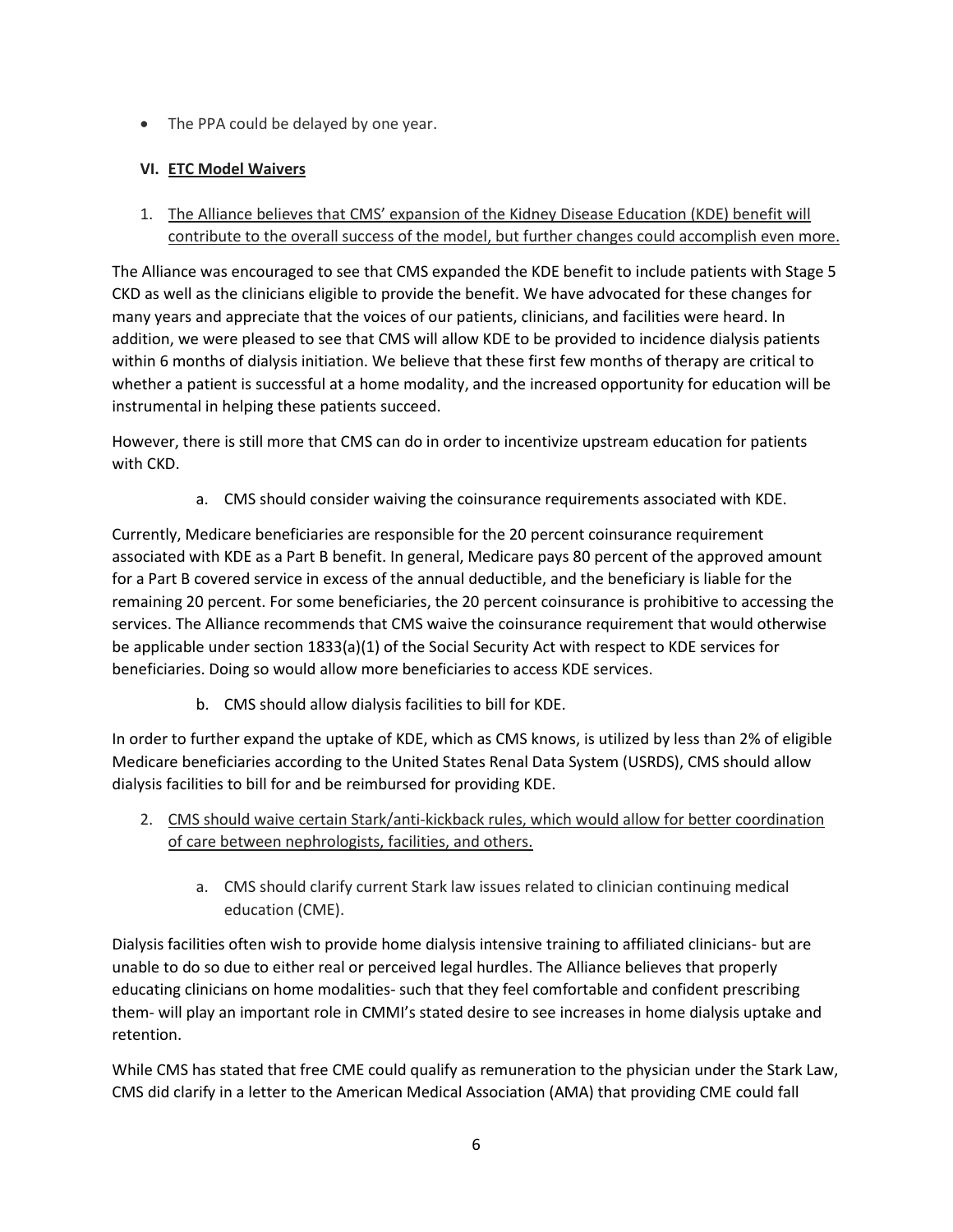within Stark Law exceptions if appropriate safeguards are applicable. Specifically, facility physicians who wish to provide CME could potentially meet existing Stark exceptions that allow hospitals and other entities to provide non-monetary compensation, medical staff incidental benefits, or compliance training.

### The letter noted:

*The traditional, on-site hospital grand rounds and other similar in-house education programs provided by hospitals are important and convenient ways for physicians to earn CME credit and for hospitals to ensure high quality patient care. We do not believe that such programs, which historically have been provided on-site at no charge, necessarily constitute remuneration to the physicians who attend them. To clarify further, for purposes of our physician self-referral rules, we do not consider on-site CME to be remuneration if it is primarily for the benefit of the hospital's patients, for example, training on the prevention of nosocomial infection. However, CME that is not primarily for the benefit of the hospital's patients is considered remuneration. Where a hospital or physician is uncertain as to whether CME would be primarily for the benefit of the hospital's patients, the hospital or physician may request an advisory opinion in accordance with the procedures set forth at 42 CFR section 411.370.11.*

While this clarification appears to allow free or discounted CME to be provided, this information was provided via sub-regulatory guidance rather than in the more explicit regulatory text, which may confuse some entities seeking to provide CME. In addition, the guidance fails to address what would not be a benefit for patients, only addresses hospitals (rather than all facilities), and also fails to discuss the intersection between the Stark law and AKS requirements. These complexities are likely to further discourage entities seeking to provide free CME, even if potentially allowable.

The Alliance urges CMMI to clarify these important Stark Law related CME issues in the ETC Model.

b. The Alliance would encourage CMS to consider waiving other Stark Law provisions in order to better prepare patients for dialysis and retain them on home therapy once they start.

Certain items that would help better prepare patients for dialysis initiation, whether at home or incenter are currently prohibited under Stark and anti-kickback laws. Specifically, the Alliance would urge CMS to consider waiving the prohibition of dialysis facilities from providing CKD care management and coordination services. In addition, the Alliance would urge CMS to waive the prohibition against allowing caregiver support and transportation assistance to be provided to patients on dialysis- since these types of support can often help keep patients at home longer.

### **VII. Risk Adjustment**

1. The Alliance is concerned about importing the CMS-HCC risk adjustment model into a fee for service model given the unique characteristics of the kidney patient population.

Specifically, we have concerns that the CMS-HCC ESRD risk adjustment methodology is unvalidated for use in the context of this model. The proposed rule indicates that CMS used an internal analysis to show that home dialysis patients have lower HCC risk scores than in-center patients. This is plausible, of course, because home dialysis patients tend to be younger and have less comorbidity, so their total cost of care under Parts A and B is lower.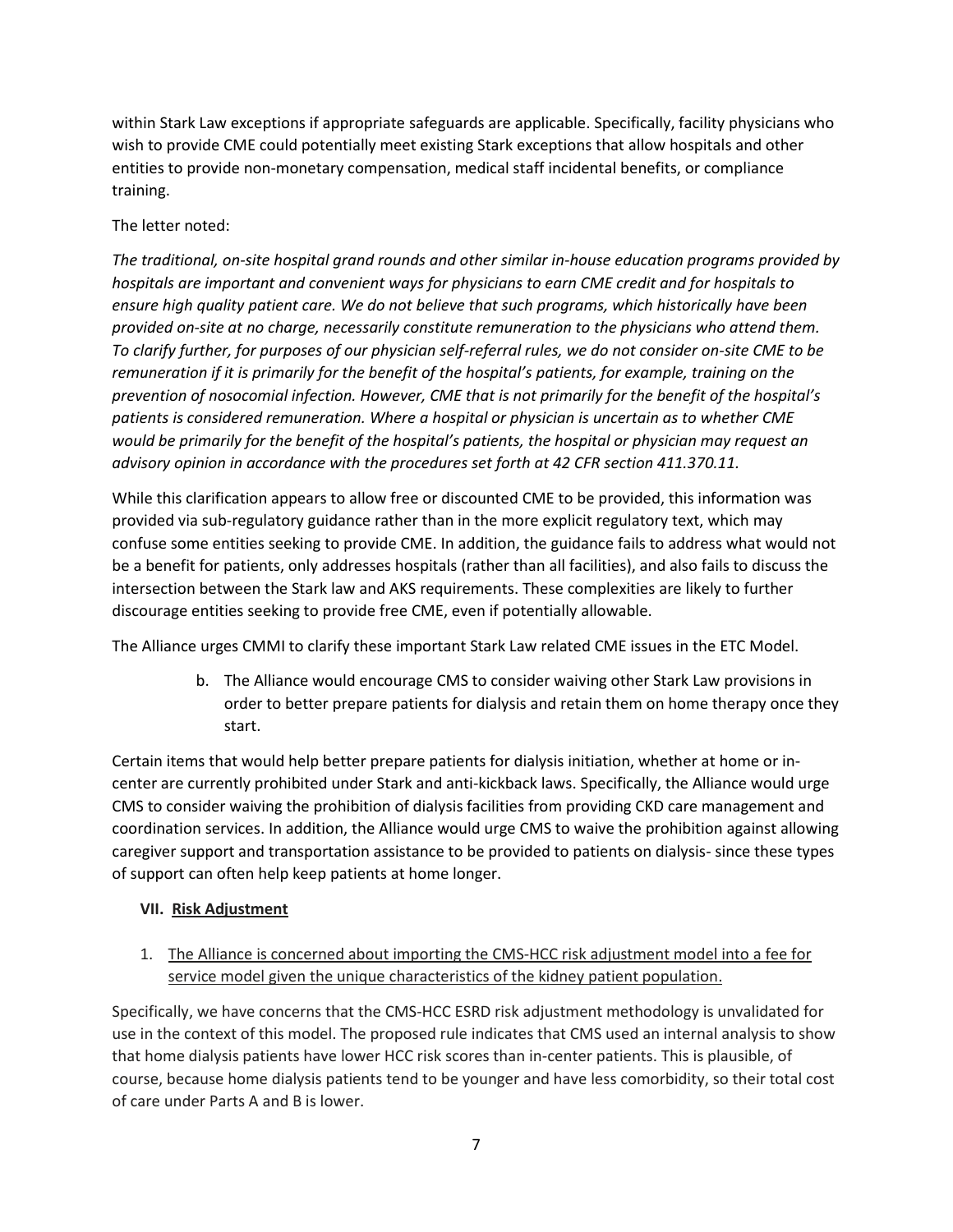While the CMS-HCC risk-adjustment measure controls for patient severity, it does not address nonclinical dynamics of a patient's circumstances that may impede home dialysis, such as socioeconomic status (SES) or more directly, housing insecurity. In fact, CMS requested comments from the stakeholder community on ways to address housing insecurity when measuring the home dialysis rate. The Alliance believes that more effective measures can be found in existing programs.

In the Hospital Readmission Reduction Program (HRRP), CMS has implemented an adjustment to control for hospitals providing a high level of indigent care and therefore at an initial disadvantage in the HRRP. To carry out the SES risk-adjustment, CMS stratified hospitals into five peer groups, or quintiles, based on the proportion of dual-eligible stays (a proxy measure for patient population SES). Individual hospital performance in readmission metrics was compared to the median value for each peer group, as opposed to the national value.

A similar method could be implemented for the home dialysis rate. The proportion of dual-eligible attributed beneficiary-years may serve well as a proxy measure of housing insecurity at the provider level. The proportion of dual-eligible beneficiary-years could be used to determine a factor by which to adjust the home dialysis rate up or down. Alternatively, the dual eligible amount could be used to determine stratification cut points and compare a provider to a more relevant benchmark value.

### **VIII. Geographic Selection**

The Alliance is concerned that utilizing hospital referral regions to divide the country for participation in the model ignores important distinctions between urban and rural areas, which face different challenges related to the uptake of home dialysis. We are concerned that requiring urban and rural areas to meet the same achievement metrics does not account for their unique characteristics. Further, we urge CMS to consider circumstances in which patients live in a different zip code from where they receive their dialysis, which may impact the geographic spread within the model.

### **IX**. **Home Rate Limiting Factors other than Payment**

While the Alliance appreciates that financial considerations have a big role in incentivizing home dialysis uptake, we also remain convinced that many non-payment factors impact uptake as well. We urge CMS to consider the impact of the following issues as you continue to work on the model:

- Many of our members report a nephrology nursing shortage across their facilities, including home dialysis nurses. As home dialysis rates increase due to the model, we urge CMS to consider ways to simultaneously increase staffing and education of the nephrology staff to adequately provide for the expected new home dialysis patients. Creating a campaign that promotes the unique roles in nephrology practice is a starting point to consider.
- The Alliance is concerned that if new dialysis units need to open, or current facilities need to implement home programs, they could run into timing issues due to long federal survey and certification procedures as well as state certificate of need processes. The Alliance urges CMS to consider expedited processes and additional resources for certification.
- We believe that in order to increase rates of peritoneal dialysis (PD), we must incentivize the placement of PD catheters. Currently, our clinicians report that both the lack of available and qualified surgeons plus the lack of appropriate operating room time stands in the way of timely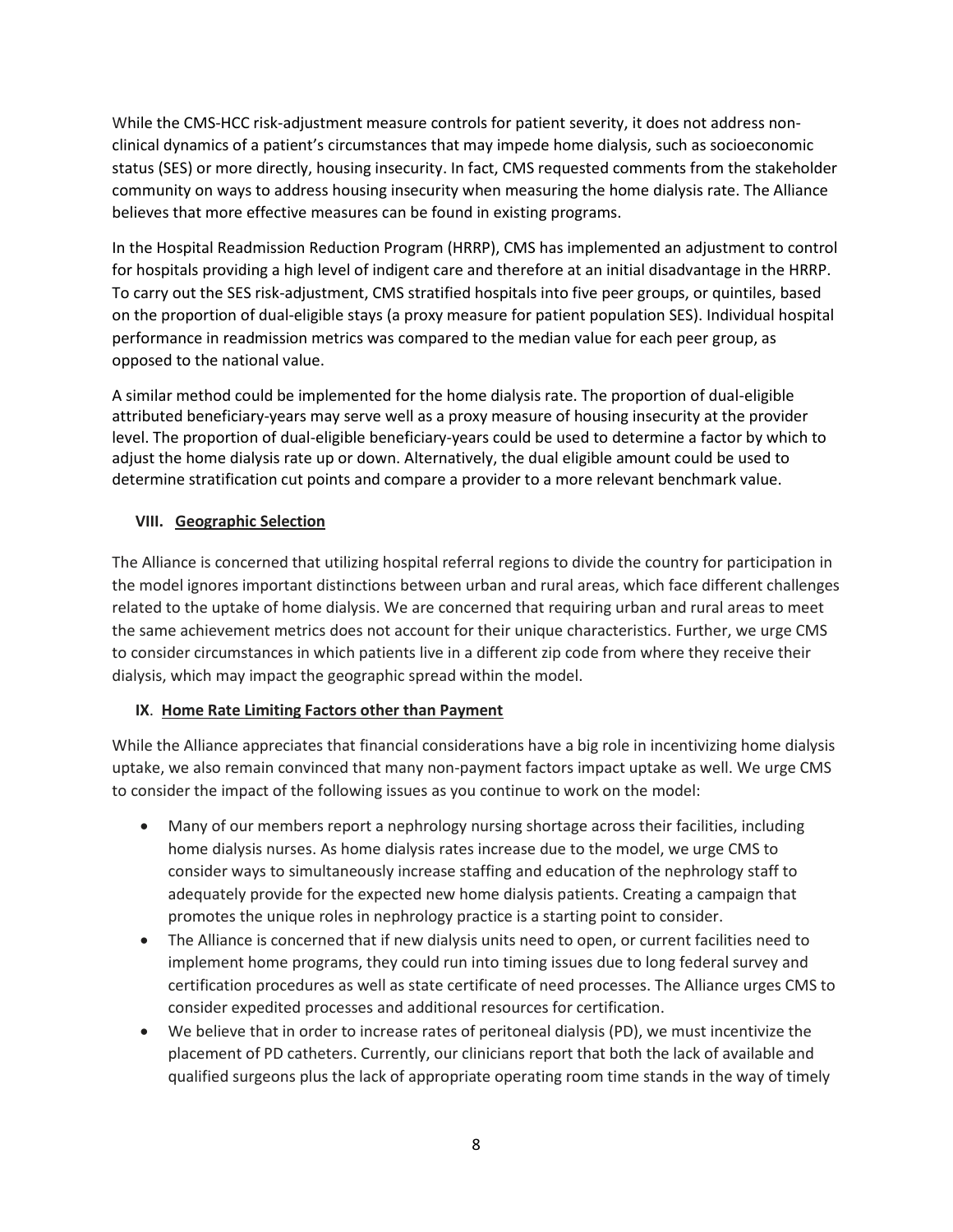PD catheter placement. We urge CMS to consider ways to break down these barriers to PD uptake.

### **X. Targeted Review and Due Process Considerations**

The Alliance appreciates the due process considerations built into the proposed rule, but would offer the following suggestions:

The proposed rule acknowledges that if CMS were to compress the duration of the overall targeted review process in order to conclude before the PPA period in which the MPS in question sets the PPA, the time allotted would be insufficient for ETC Participants to review their MPS, consider the possibility of a calculation or data error, request a targeted review (within 60 days), and provide additional information upon request. Therefore, CMS proposes to simply resolve any payment discrepancy during the next PPA period following notification of an MPS error.

While we understand the fact that a payment discrepancy may require resolution in a subsequent year, we believe that CMS has correctly identified a serious timing concern that our stakeholders share, and that is the 60-day period for ETC Participants to review their MPS for possible calculation or data errors. 60 days is still an inadequate amount of time for an ETC Participant in this mandatory model to receive, review, and identify possible calculation or data errors. 90 days is more realistic.

Our stakeholders will need to operationalize this important process both at a staff and leadership level. Completing an accurate and meaningful review of the MPS will take some time to complete, and 60 days is inadequate to perform such a review, analyze the results, consult externally if necessary, and submit a formal request to CMS for a targeted review. This is particularly true because the ETC Model is a new, mandatory model, and because the MPS is a critical statistic to set the PPA going forward. We believe that our stakeholders must invest an adequate amount of time and energy in the early years of this model in order to achieve success and to assist CMS's interests in collecting accurate data from participants.

Additionally, a 90-day time period only enlarges the 60-day period of time for ETC Participants to receive, review, and identify possible calculation or data errors by 30 days. We think this is a modest enlargement of time under the circumstances and if payment errors must be resolved in a subsequent PPA period, we can see no practical reason to refuse an additional 30-days for ETC Participants.

\_\_\_\_\_\_\_\_\_\_\_\_\_\_\_\_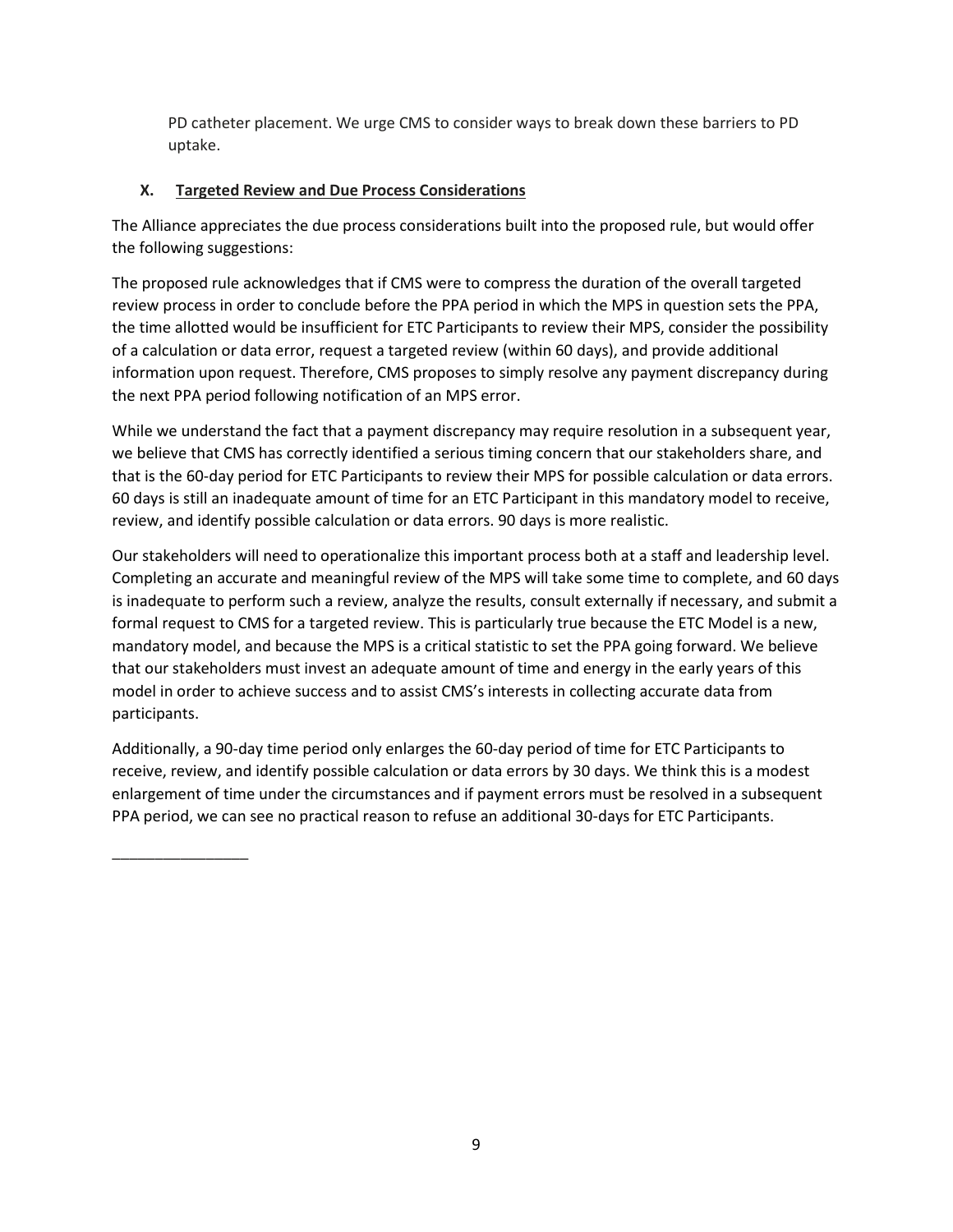The Alliance appreciates the opportunity to provide comments to the ETC Model proposed rule. We are eager to continue to serve as a resource for CMS as you work to increase access to all dialysis modalities. Please do not hesitate to reach out to Alliance members or staff to discuss how we can work together. Please contact Michelle Seger at [michelle@homedialysisalliance.org](mailto:michelle@homedialysisalliance.org) or 202-466-8700 if you have any questions.

Sincerely,

Elizabeth Lee

Elizabeth Lee Executive Director Alliance for Home Dialysis